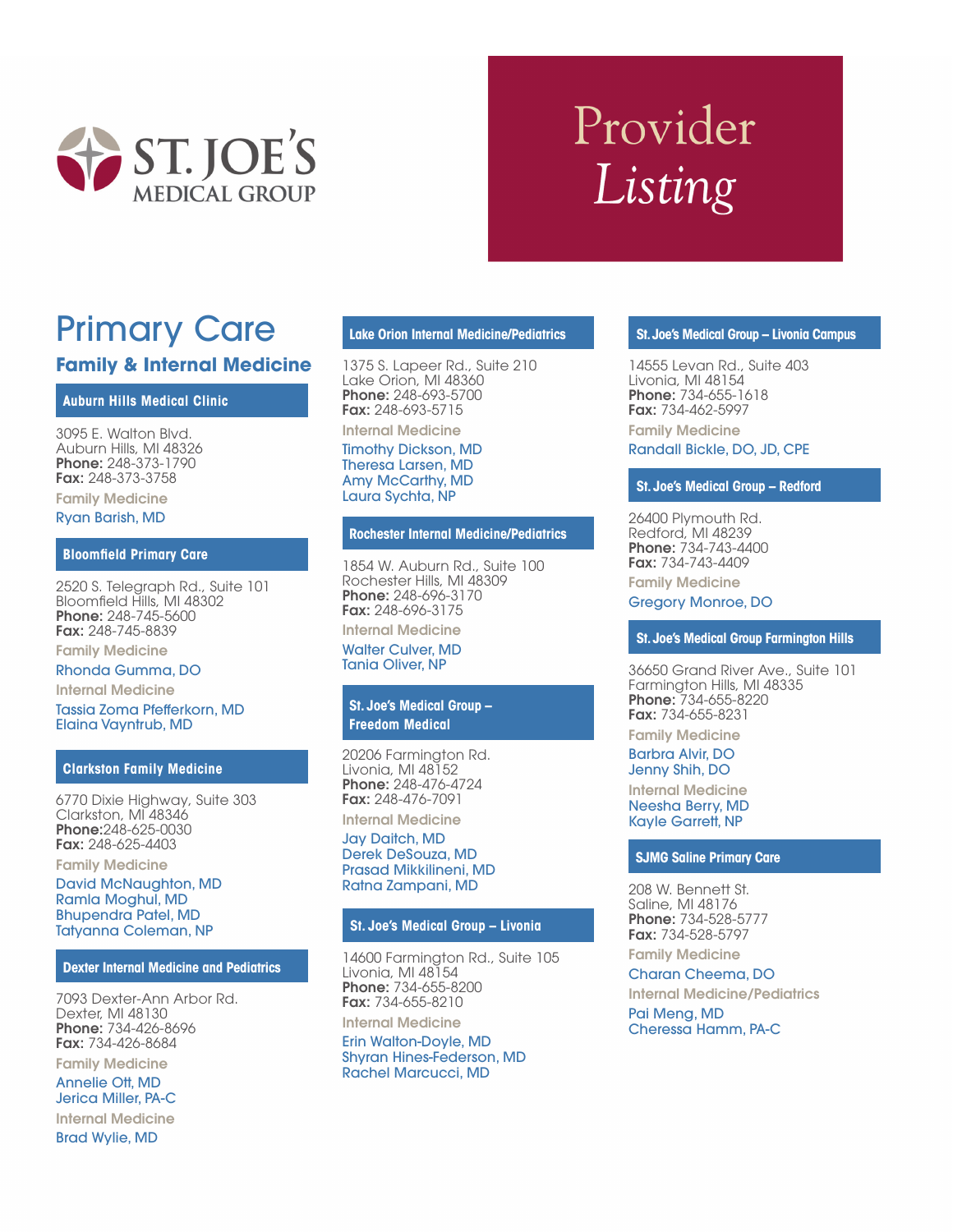### **Washtenaw Internal Medicine**

3145 W. Clark Rd. Ypsilanti, MI 48197 Phone: 734-528-5700 Fax: 734-528-5701 Internal Medicine

Daniel Cahill, MD David Lootens, MD Michael Sanson, MD Sherrie Tefend, MD Rhonda Todd, MD

### **Waterford Adult & Pediatric Medicine**

4400 Highland Rd. Waterford, MI 48328 Phone: 248-618-6000 Fax: 248-618-6951

Internal Medicine

Paunel Grivej, MD Elyse Hewitt, DO Michael Krivitsky, DO Nadia Sadik, MD

Family Medicine

Leslie Caren, MD Hadeel Razook, MD Brenda Pope, FNP D. Keith Sallee, FNP

#### **White Lake Adult & Pediatric Medicine**

320 Town Center Blvd, White Lake, MI 48386 Phone: 248-758-7800

Chelsey Forry, MD

## **Pediatrics**

#### **Bloomfield Hills Pediatrics**

43750 Woodward Ave., Suite 104 Bloomfield Hills, MI 48302 Phone: 248-334-6000 Fax: 248-334-8740

## Fidelina Baraceros, MD Katherine Yulo, MD

## **Lake Orion Internal Medicine/Pediatrics**

1375 S. Lapeer Rd., Suite 210 Lake Orion, MI 48360 Phone: 248-693-5700 Fax: 248-693-5715

Timothy Dickson, MD Theresa Larsen, MD Amy McCarthy, MD Laura Sychta, NP

#### **Rochester Internal Medicine/Pediatrics**

1854 W. Auburn Rd., Suite 100 Rochester Hills, MI 48309 Phone: 248-696-3170 Fax: 248-696-3175

## Walter Culver, MD Tania Oliver, NP

## **St. Joe′s Medical Group – Livonia**

14600 Farmington Rd., Suite 105 Livonia, MI 48154 Phone: 734-655-8200 Fax: 734-655-8210

Erin Walton-Doyle, MD Shyran Hines-Federson, MD Rachel Marcucci, MD

#### **SJMG Saline Primary Care**

208 W. Bennett St. Saline, MI 48176 Phone: 734-528-5777 Fax: 734-528-5797

## Family Medicine

## Charan Cheema, DO

Internal Medicine/Pediatrics Pai Meng, MD

## **Union Lake Pediatrics**

2630 Union Lake Rd., Suite 100 Commerce Twp., MI 48382 Phone: 248-360-1200 Fax: 248-360-6182

#### Amy Kowalski, MD Stacey Gorman, MD Geetha Nair, MD

#### **Waterford Adult & Pediatric Medicine**

4400 Highland Rd. Waterford, MI 48328 Phone: 248-618-6000 Fax: 248-618-6951

## Leslie Caren, MD Hadeel Razook, MD Brenda Pope, FNP

#### **White Lake Adult and Pediatric Medicine**

320 Town Center Blvd, White Lake, MI 48386 Phone: 248-758-7800

#### Chelsey Forry, MD

## **Specialties**

## **Endocrinology**

## **Rochester Endocrinology**

1854 W. Auburn Rd., Suite 100 A Rochester Hills, MI 48309 Phone: 248-696-3170 Fax: 248-696-3175

## Andrew Scrogin, MD

#### **St. Joe's Livonia Endocrinology**

20206 Farmington Rd. Livonia, MI 48152 Phone: 734-743-4490 Fax: 734-655-4361

Durga Yerasuri, MD

## **Gastroenterology**

## **St. Joe's Gastroenterology**

36622 Five Mile Rd., Suite 202 Livonia, MI 48154 Phone: 734-655-2609 Fax: 734-743-4360

20206 Farmington Rd., Livonia, MI 48152 Phone: 734-655-2609 Fax: 734-743-4360

Charles Jaiyeoba, MD Alan Putrus, MD Cheryl Cascio, NP Amy Sweetapple, PA

## **Oncology**

**St. Mary Mercy Medical Oncology & Hematology**

14555 Levan Rd, Ste 112 Livonia, MI 48154 Phone: 734-779-2123 Fax: 734-779-2163

Ramesh Mohindra, MD Cheryl VandeWege, NP

## **St. Joseph Mercy Oakland Cancer Center**

44405 Woodward Ave., Suite 202 Pontiac, MI 48341 Phone: 248-858-2270 Fax: 248-335-6171

Sandeep Garg, MD Judie Goodman, DO Michael Hicks, MD Sara Riaz, MD Sr Yadlapalli, MD Suzanne Jermstad, NP Christine Knoblauch, NP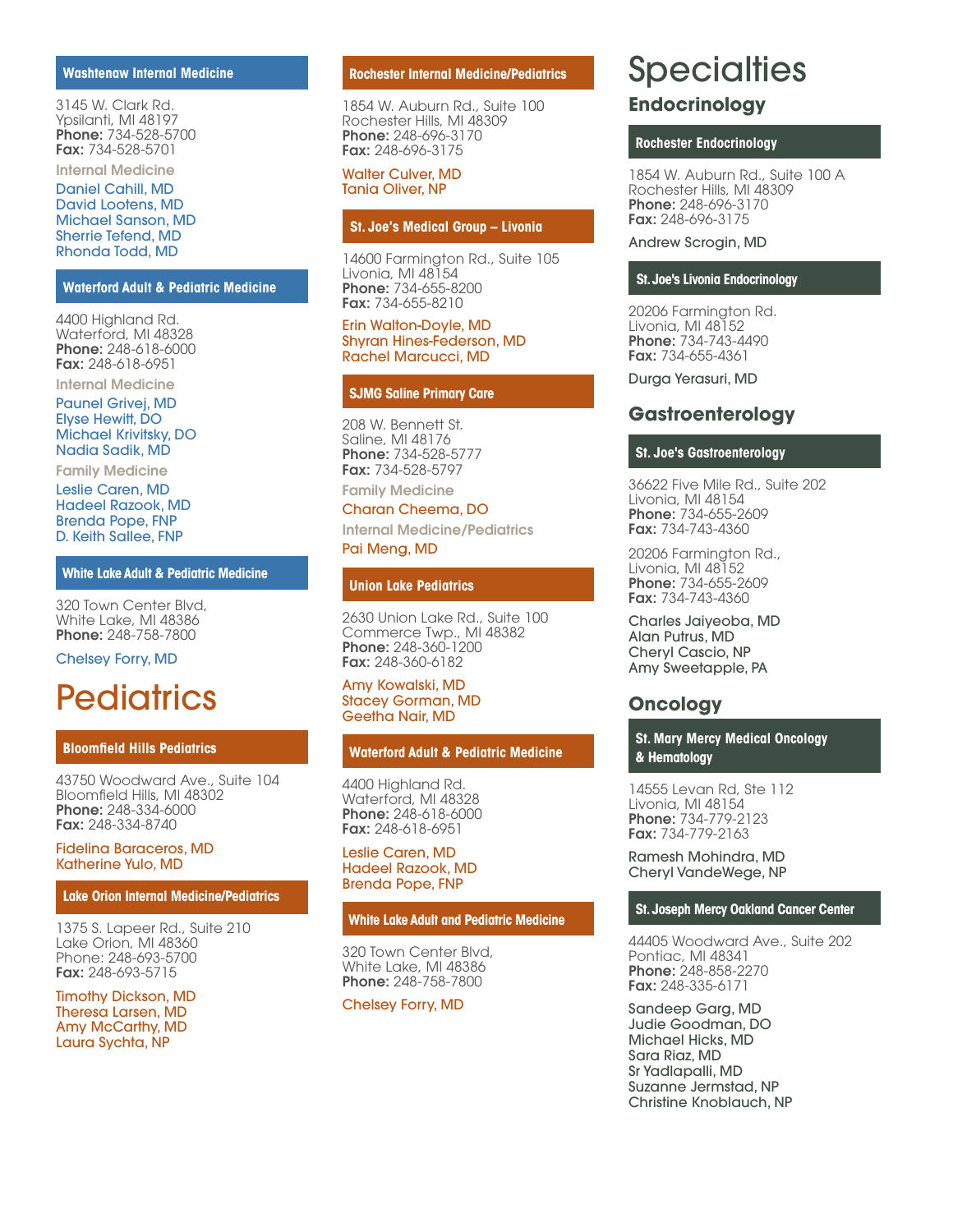## **Neurology**

## **Neurology**

44555 Woodward Ave., Suite 104 Pontiac, MI 48341 Phone: 248-858-6104 Fax: 248-858-6115

Basel Assaad, MD Pratik Bhattacharya, MD

## **Obstetrics & Gynecology**

## **Bloomfield Hills OB/GYN**

1750 S. Telegraph Rd., Suite 108 Bloomfield Twp., MI 48302 Phone: 248-334-4505 Fax: 248-334-4517

Eduardo Aguin, MD Michael Nicholson, MD Usha Ram, MD Mari Shelton, MD Toufic Wehbe, MD

## **Clarkston OB/GYN**

6770 Dixie Highway, Suite 313 Clarkston, MI 48346 Phone: 248-625-8555 Fax: 248-625-3637

## Peter Shaman, MD

## **Maternal Fetal Medicine**

44405 Woodward Ave., 4 West Pontiac, MI 48341 Phone: 248-858-6762 Fax: 248-858-3761

Adib Abdelrahman, DO George Kazzi, MD

## **Mercy Women's Center**

44428 Woodward Ave., Suite 104 Pontiac, MI 48341 Phone: 248-858-6272 Fax: 248-858-6279

Anan Abdelrahman, MD Anissa Mattison, DO

## **Oakland Medical Group OB/GYN**

633 E. South Blvd., Suite 2300 Rochester Hills, MI 48307 Phone: 248-659-1150 Fax: 248-659-1151

Stacy Paye, DO Sarah Shook, DO

## **Westside OB/GYN & Urogynecology**

#### **Canton**

1600 S. Canton Center Rd., Suite 350 Canton, MI 48188 Phone: 734-398-0600 Fax: 734-398-0655

## **Livonia**

36650 Five Mile Rd., Suite 101 Livonia, MI 48154 Phone: 734-655-8250 Fax: 734-655-8255

## **Westland**

32932 Warren Rd., Suite 100 Westland, MI 48185 Phone: 734-743-4500 Fax: 734-743-4362

Chiquita Berg, MD Karin Dimon, MD\* Michael Gatt, MD Timothy Johnson, MD Kathryn Kloss, DO Paul Makela, MD Ramneet Mangat, MD Karol Otteman, DO Catherine Winslow, MD Michelle Fierens, NP

\*Gynecology patients only.

## **Physical Medicine and Rehabilitation**

**Chelsea Physical Medicine and Rehabilitation**

14650 E. Old US Highway 12, Suite 203 Chelsea, MI 48118 Phone: 734-475-3923 Fax: 734-475-4071

Jane Beimer, MD Leah Lukasik, MD Matthew Sleziak, DO Alexandra Theisen, MD Sally Young, MD

## **Sports Medicine**

**St. Joe′s Medical Group – Sports Medicine**

36475 Five Mile Rd. Wellness Center Livonia, MI 48154 Phone: 734-655-1327 Fax: 734-655-1329

Jonathon Faber, DO Steven Karageanes, DO

## **Urogynecology**

## **Westside OB/GYN and Urogynecology**

36650 Five Mile Rd., Suite 101 Livonia, MI 48154 Phone: 734-655-8250 Fax: 734-655-8255

Paul Makela, MD

## **Urology**

## **Associates in Urology Chelsea**

14650 E. Old US Highway 12, Suite 302 Chelsea, MI 48118 Phone: 734-593-4444 Fax: 734-475-0818

515 S. Main St. Chelsea, MI 48118 Phone: 734-593-4444 Fax: 734-475-0818

C. Peter Fischer, MD, FACS Andre King, MD Howard Usitalo, MD David Lutchka, PA-C

## **Surgical**

## **Bariatric Surgery**

## **Michigan Bariatric Institute**

## **Livonia**

36622 Five Mile Rd., Suite 202 Livonia, MI 48154 Phone: 734-655-2692 Fax: 734-655-4218

## **Pontiac**

44555 Woodward Ave., Suite 505 Pontiac, MI 48341 Phone: 248-858-3505

Fax: 248-858-6505

## **Howell**

620 Byron Rd., Suite 1200 Howell, MI 48843 Phone: 517-545-6011 Fax: 810-844-7411

## **Ann Arbor**

4350 Jackson Rd., Suite 350 Ann Arbor, MI 48103 Phone: 734-655-2950 Fax: 810-844-7411

Eric Davies, MD Mark Jonker, MD Jacob Roberts, DO Tallal Zeni, MD Natalie Crook, NP Stephanie Perdue, PA Carrie Rupe, PA-C